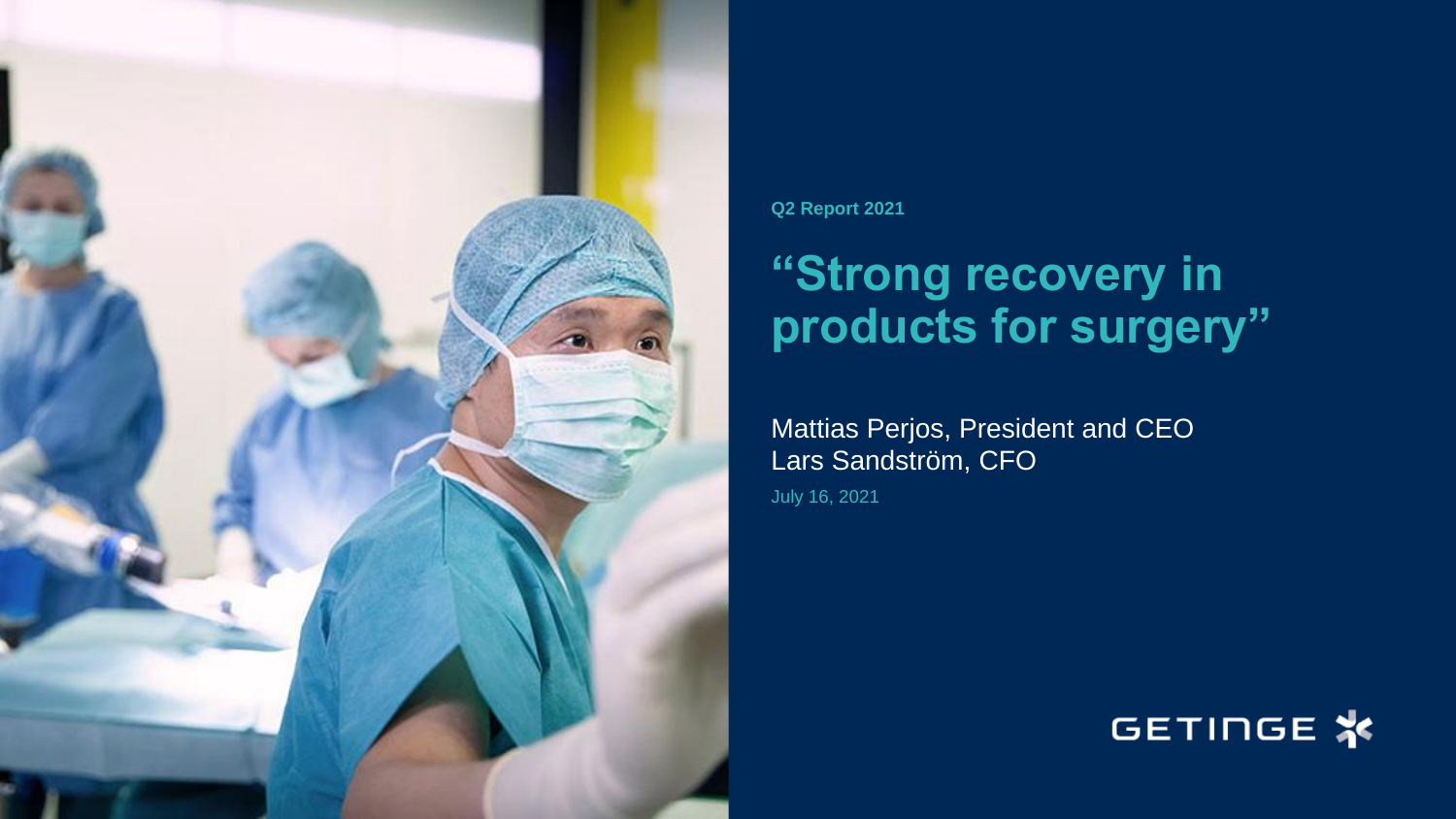#### Q2 2021 **Key takeaways – a strong quarter from a financial perspective**

- Organic growth in sales
- Improved margins
- Strong Free Cash Flow
- Solid financial position

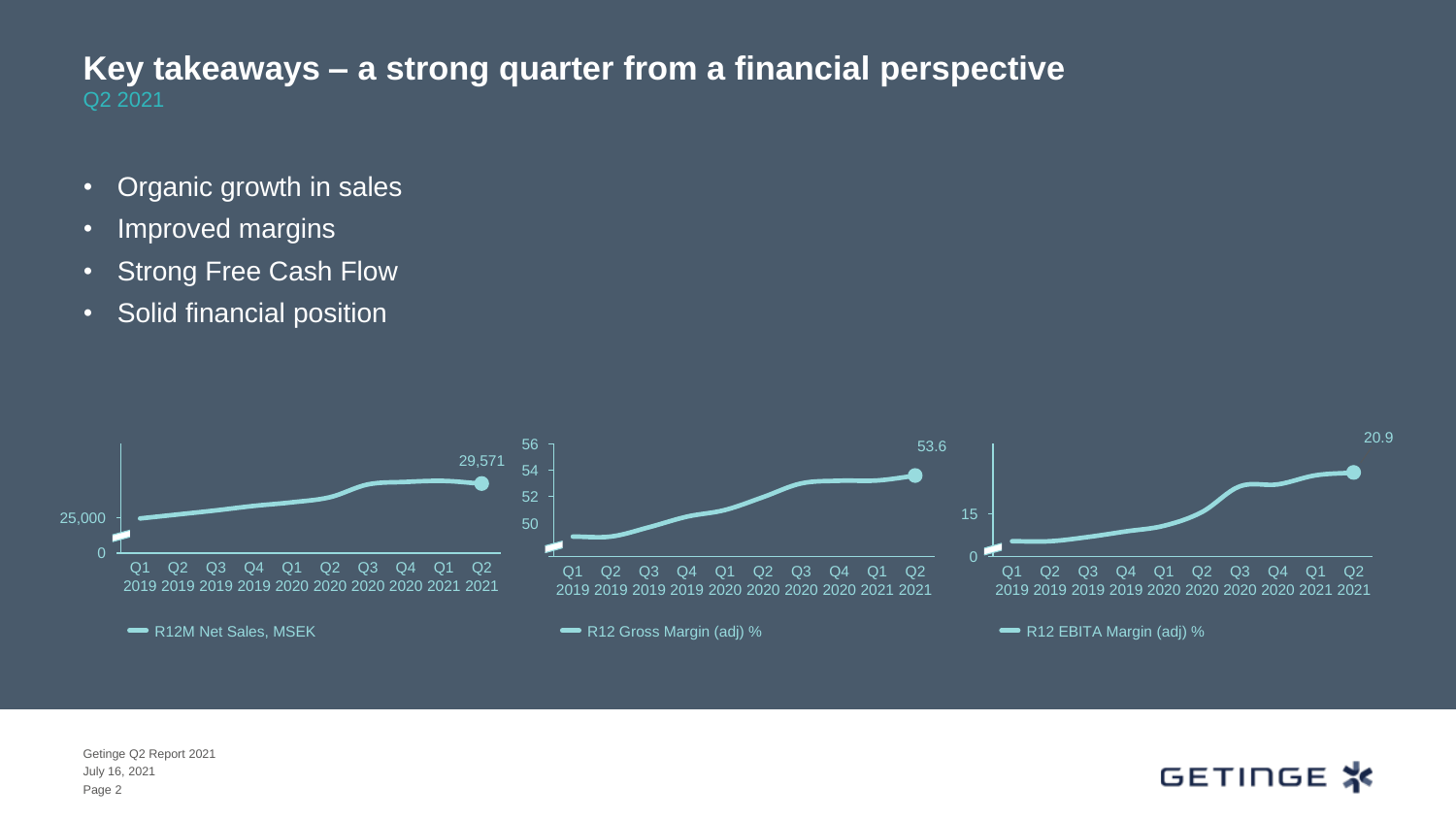# **Order trends continue to converge (except in Life Science)**

Q1 2020-Q2 2021



#### **Critical Care and Cardiopulmonary**

(~50% of sales in Acute Care Therapies before COVID-19)

#### **Cardiac & Vascular** (~50% of sales in Acute Care

**Surgical Workflows**

- Decisions to ramp up capacity in advance ICU ventilators and ECMO
- Reached the goal to deliver 26,000 advanced ICU ventilators in 2020
- Orders in Q2 2021 substantially higher than Q2 2019 due to COVID-19 still driving demand for ventilators in India (but expected to decline in the coming quarters) and ECMO orders at a new, higher level
- Steep decline in elective surgeries due to lock down, creating a back-log in hospitals
- Sequential growth as elective surgeries recovered
- Sequential growth continued with strength in Q2 2021, moving slightly above Q2 2019
- $\oslash$  Sequential improvement since Q4 2020 but still a gap vs 2019 level on order intake
- **Life Science**  $\begin{bmatrix} \circledR 1 \end{bmatrix}$  Exceptional order growth in Q4 in Sterile Transfer towards biopharma customers was followed up by a strong Q1 and Q2 with order growth in all product categories creating a material improvement when comparing to 2019 Q1-Q2 order levels.  $^{\circledR}$

# GETINGE \*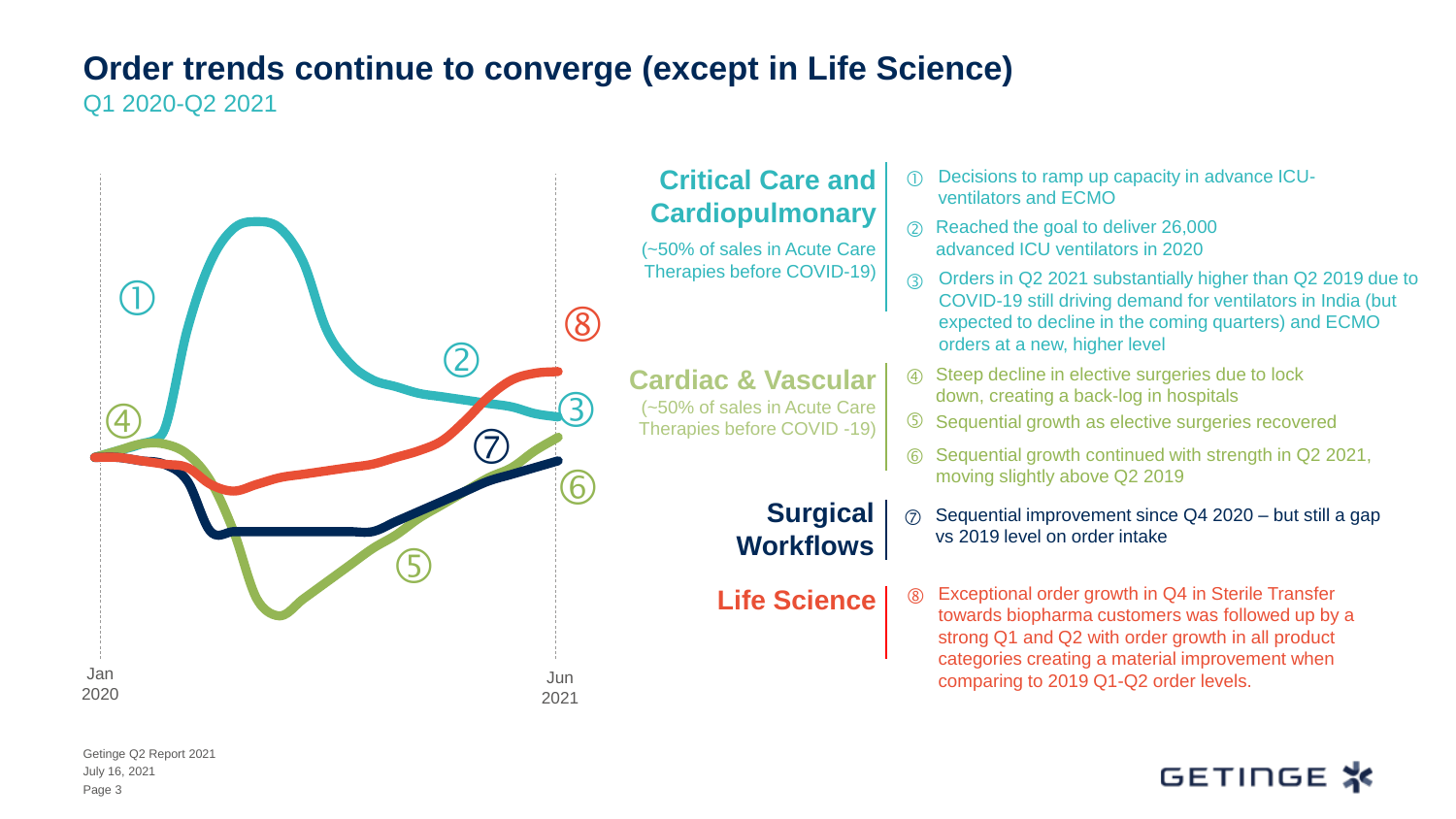### **Expected net sales trends 2021 in relation to 2019**

A strong H1 due to a tail of COVID demand for ventilators, Cardiovascular comeback and growth in ECMO & Life Science

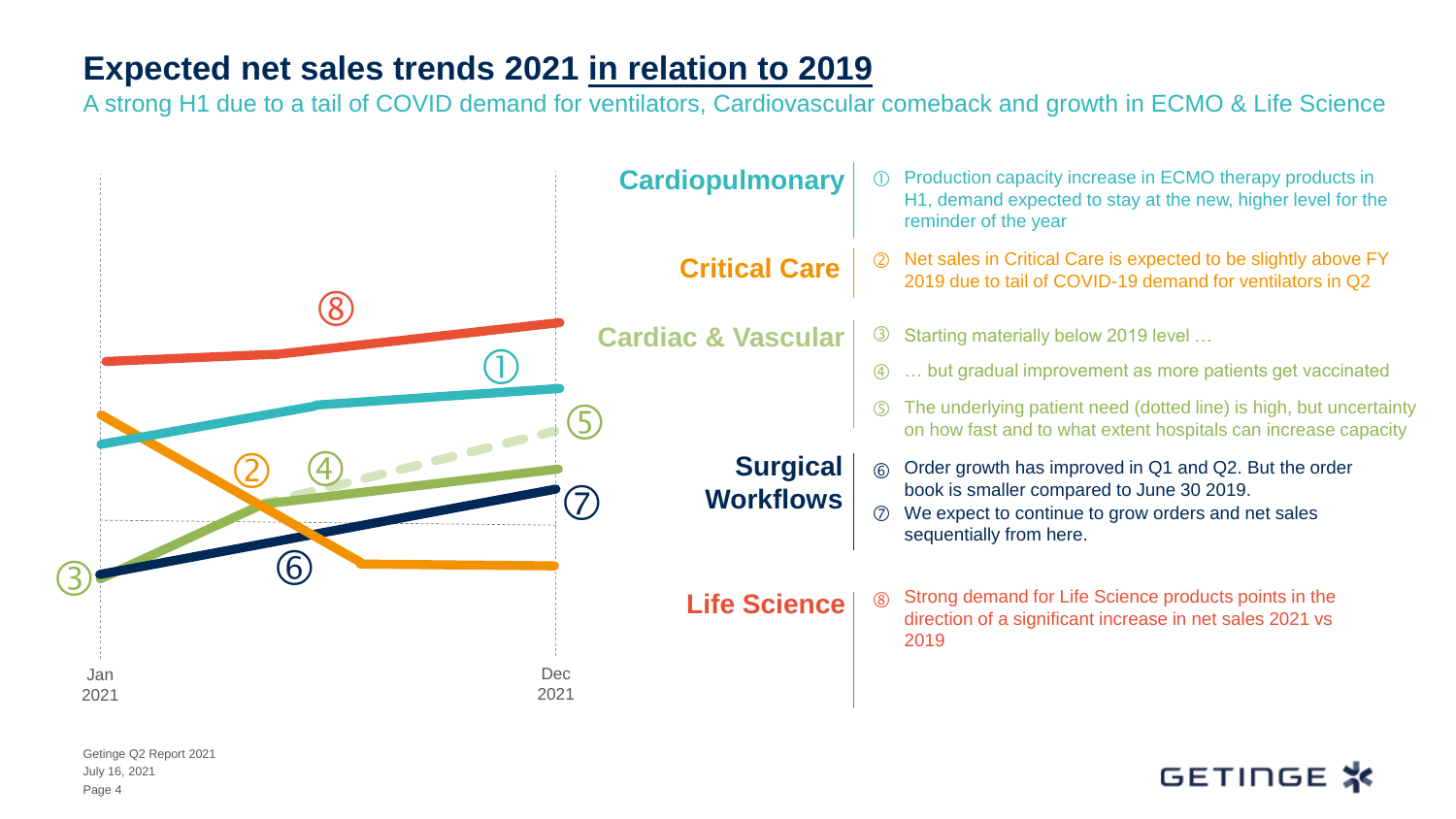**Outlook 2021**

# **Net sales**  is expected to be at least 27 BSEK

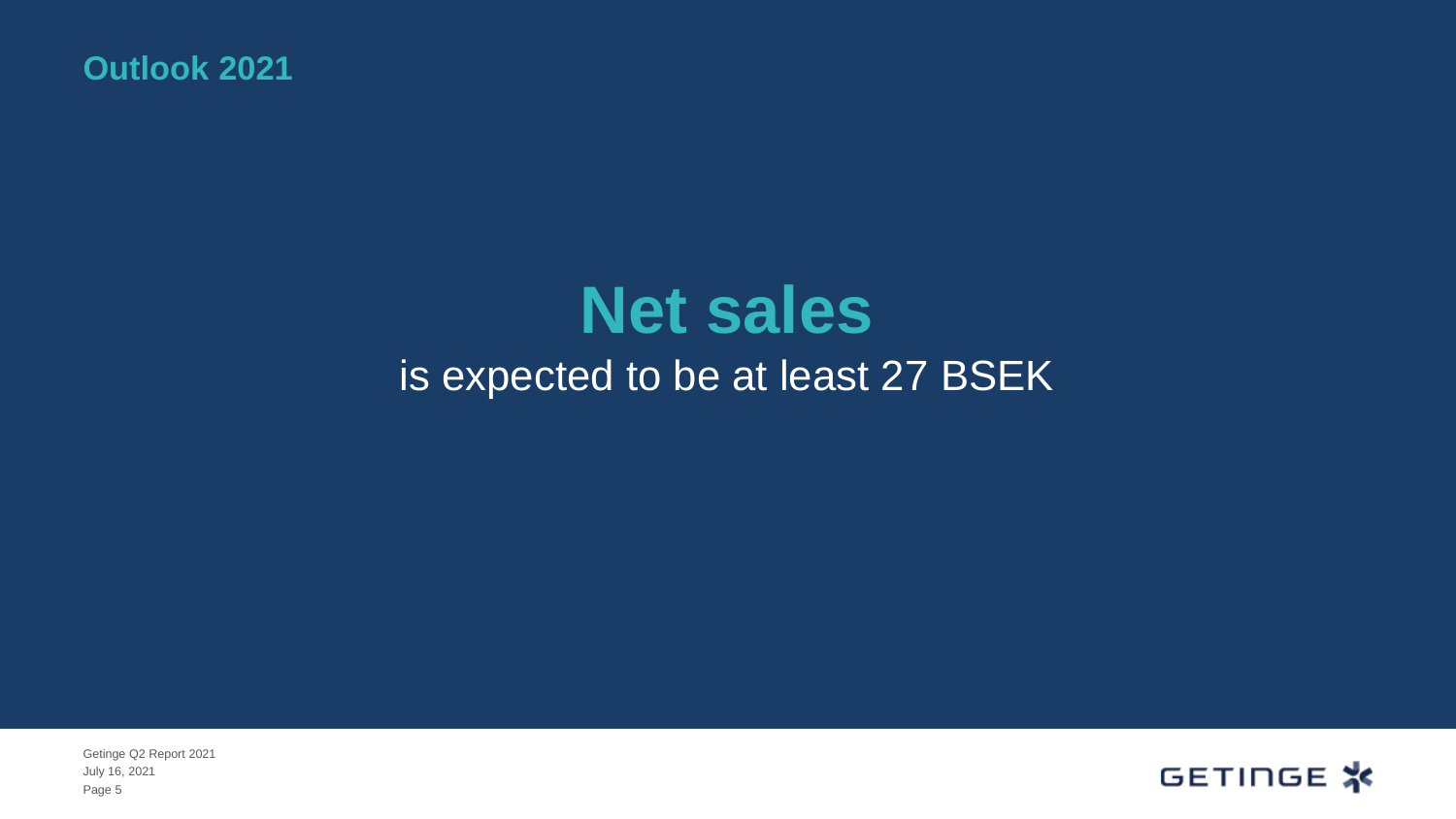#### **Key activities and events** Q2 2021

#### **Launches and other activities**

- 510(k) clearance by FDA for three products strengthening the offering of advanced ICU Servo Ventilators in the US
- Commercial launch of the heart lung machine HL 40
- Launch of Torin AI helping hospitals to bring down the surgery backlog in an effective way
- Launched a new framework for social financing and a new social bond of SEK 570 M
- Decision to establish a Customer Experience Center in Frankfurt

#### **The improvement journey continues**

- Consolidation of operations in New Jersey, US
	- Moving ahead according to plan
	- Expected to be finalized by end of 2021
	- Will drive higher productivity
- SEK 34 M capital gain from sale of Mahwah real estate in the Q2 result (reported as an Item Affecting Comparability)





GETINGE **※**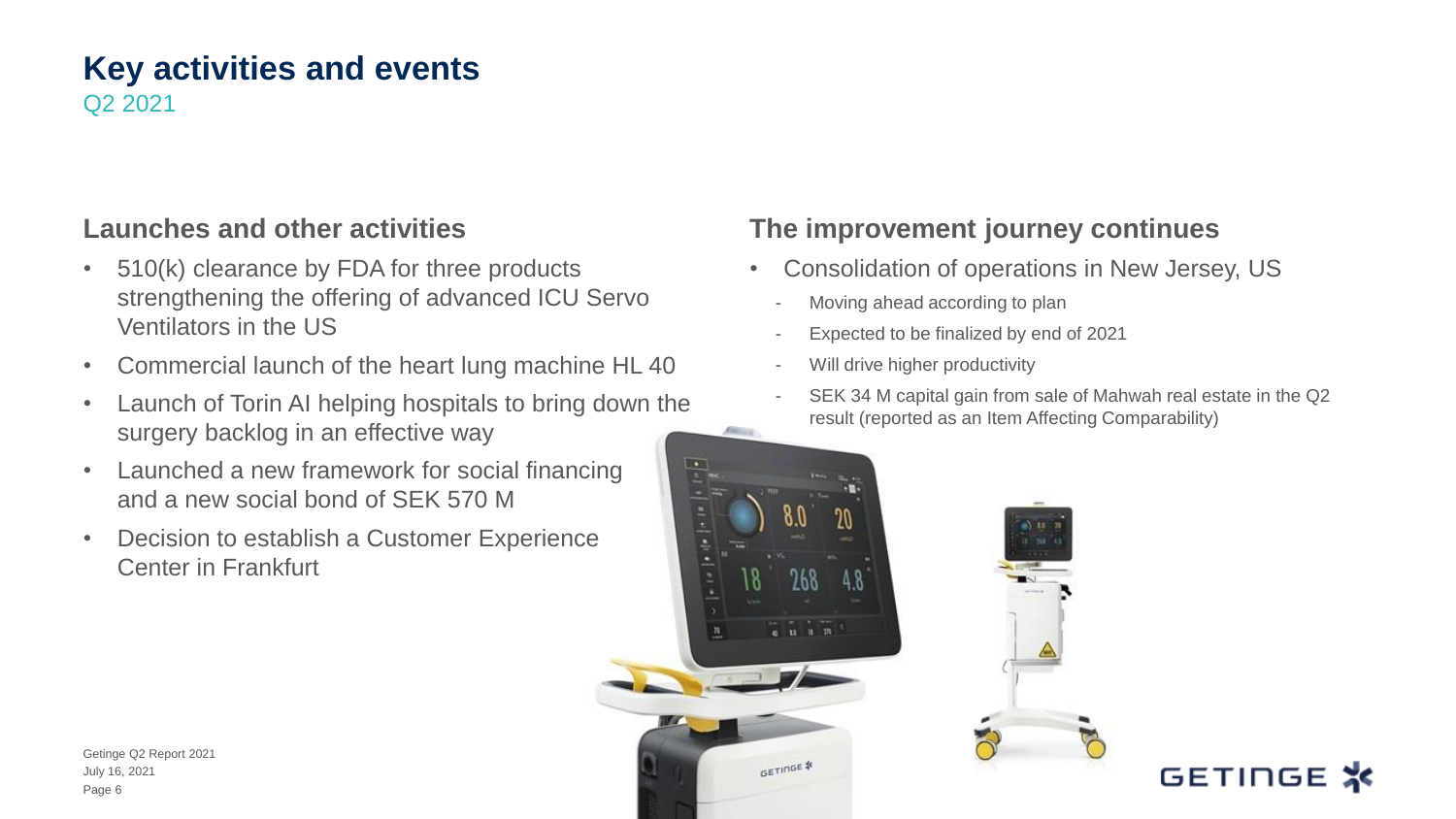#### **Organic net sales growth in Q2**

Life Science, ECMO, Cardiovascular products and tail of COVID demand on ventilators explaining Y-o-Y growth



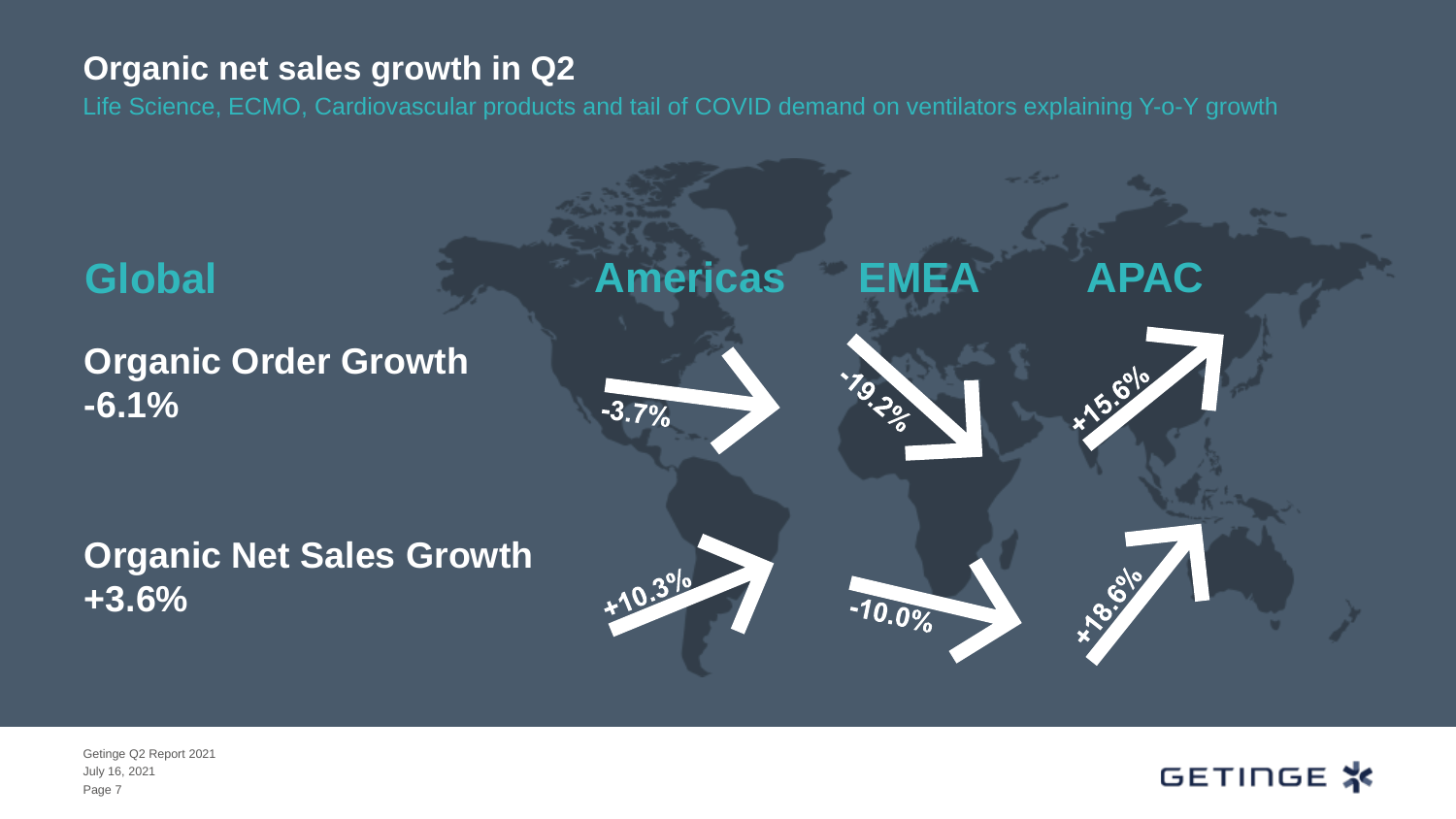# **Strong organic order growth in Life Science and Surgical Workflows**

Order Intake – Bridge Q2 2020 – Q2 2021





July 16, 2021 Getinge Q2 Report 2021 Page 8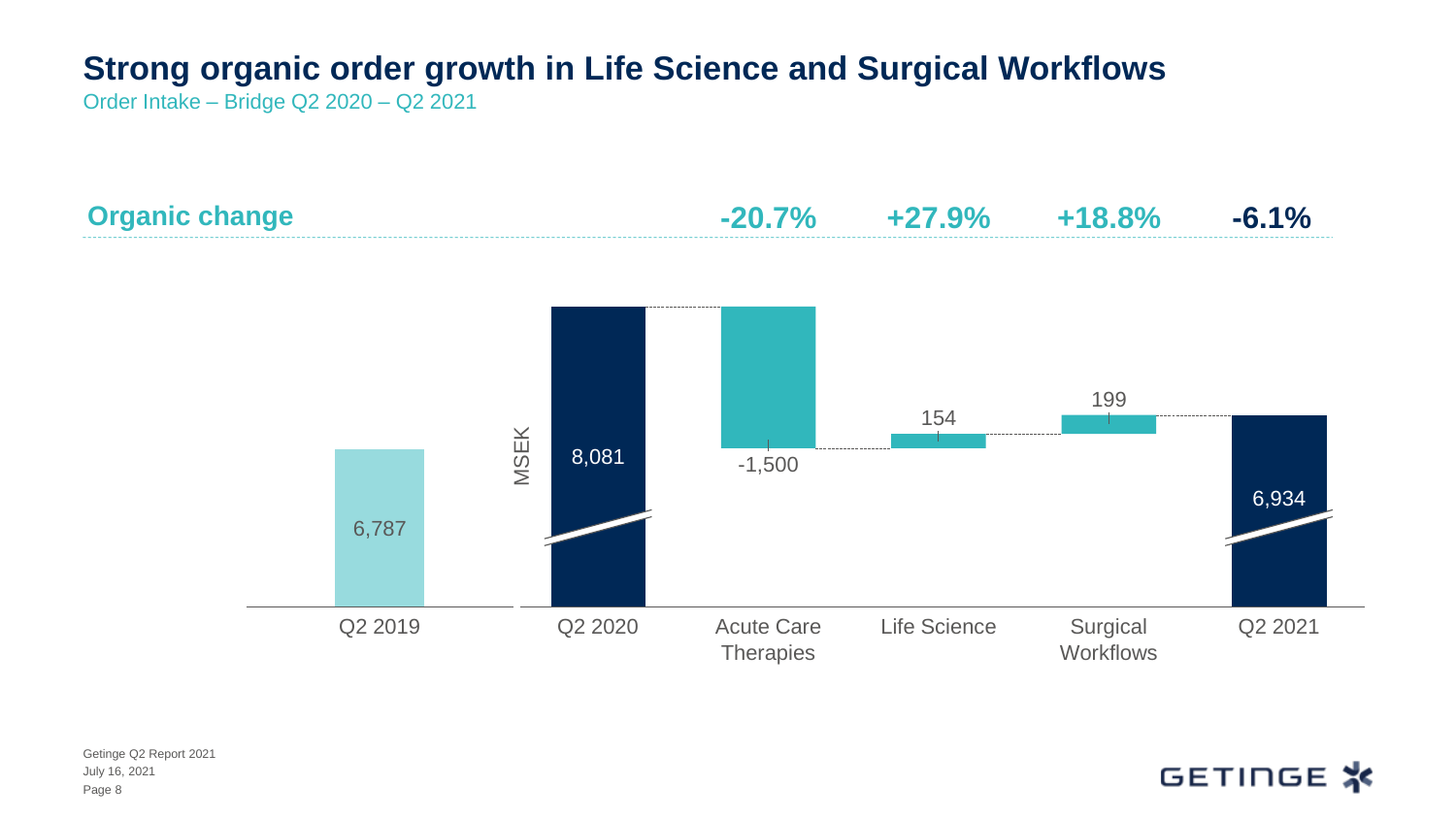# **Acute Care Therapies still growing despite lower sales of ventilators**

Net Sales – Bridge Q2 2020 – Q2 2021

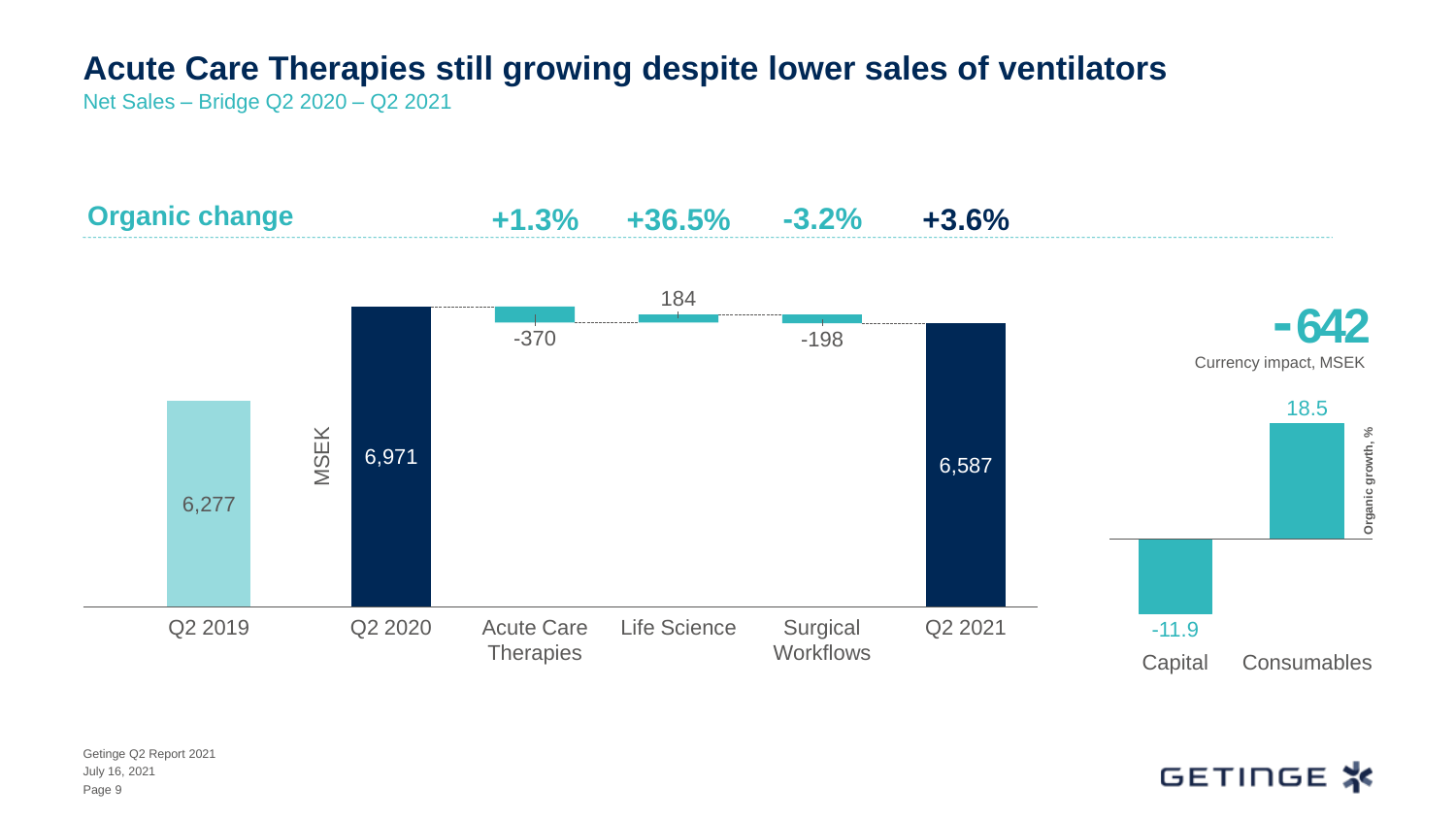#### **Margin improvement in all business areas**

Adjusted Gross Profit – Bridge Q2 2020 – Q2 2021

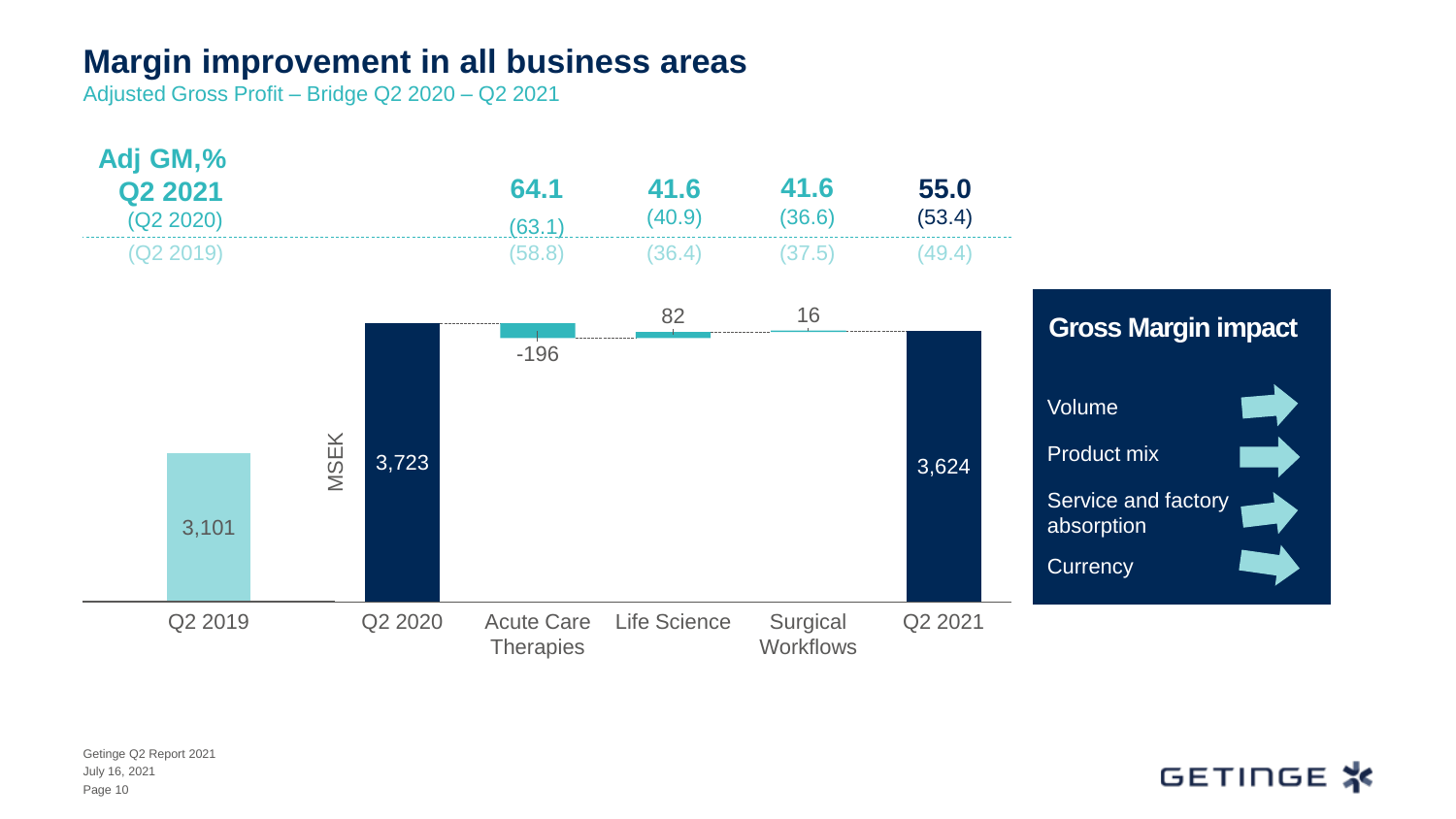# **Financial development**

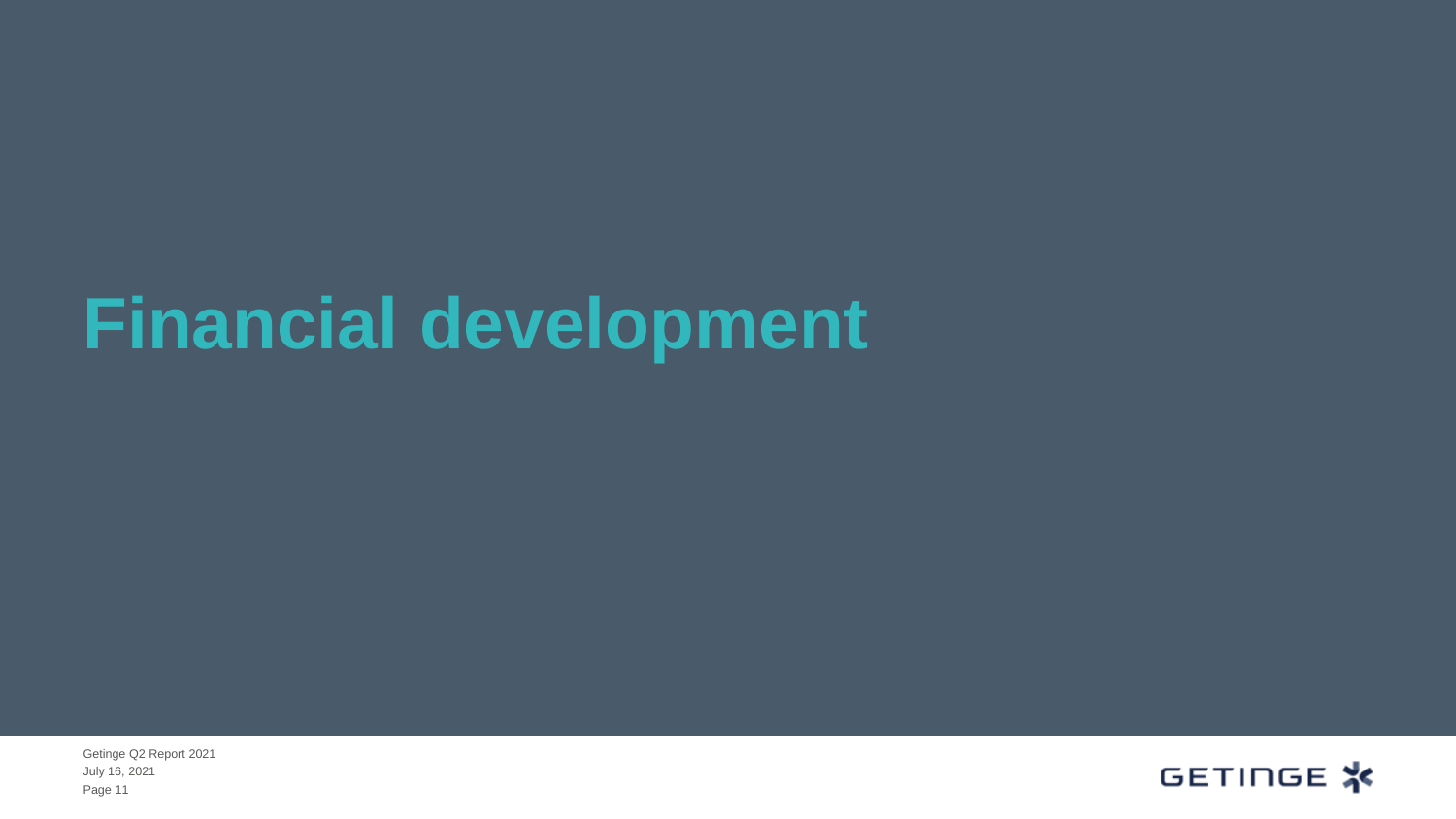#### **Gross Profit effect taking adj EBITA margin to 19.0 %**

Adjusted EBITA – Bridge Q2 2020 – Q2 2021

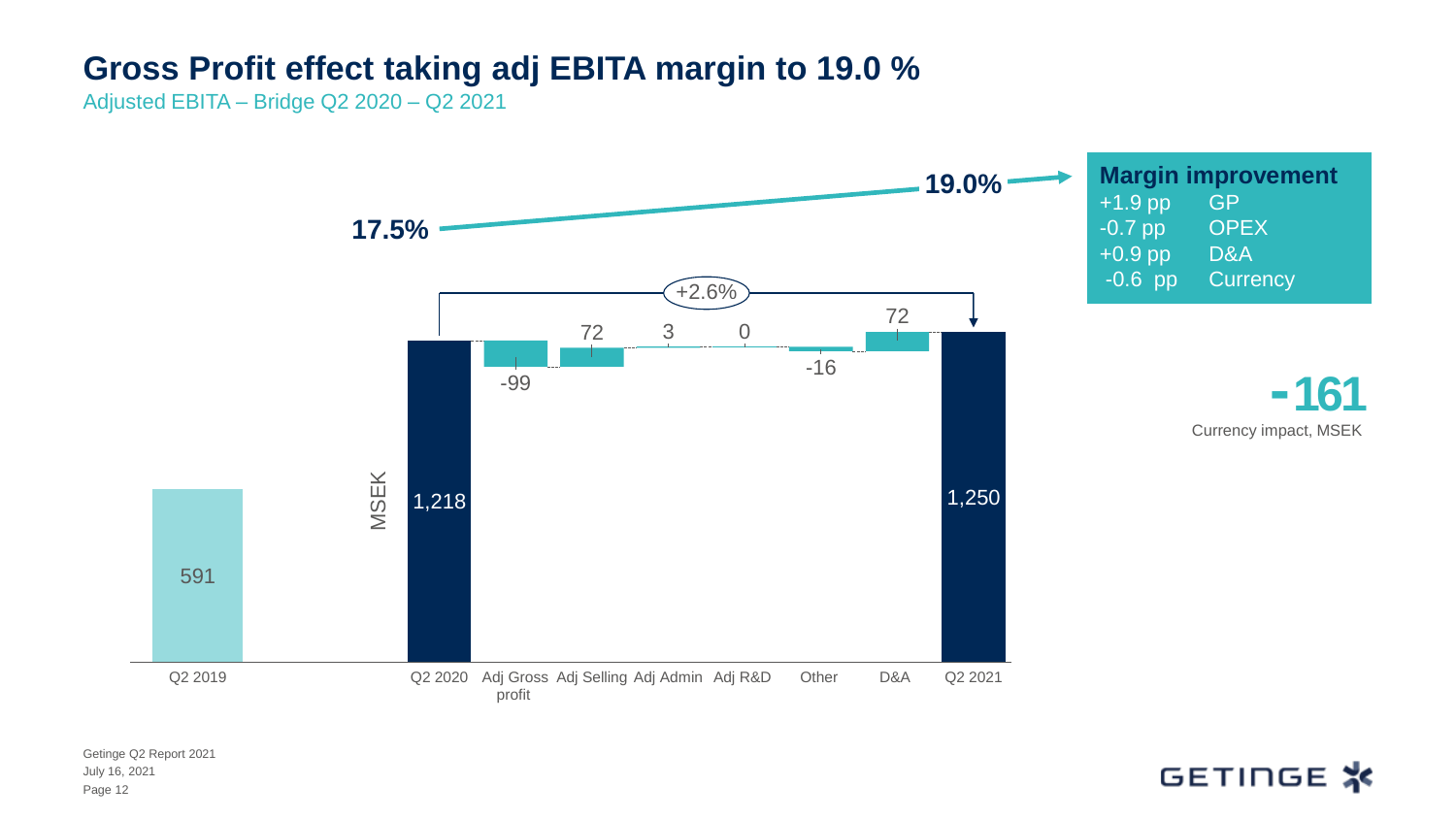### **The strong SEK Y-o-Y is having material impact in Q2**

But the Y-o-Y gap is expected to shrink in the second half of 2021

#### **Examples on currency pairs having a negative impact**







**Portfolio volatile currencies/SEK\***



*\*Indexed portfolio of RUR, INR, TRY, ZAR, BRL, COP, KRW, TWD, PLN, CZK representing approx. 10 % of net sales.* 

**-**Average

Closing rate

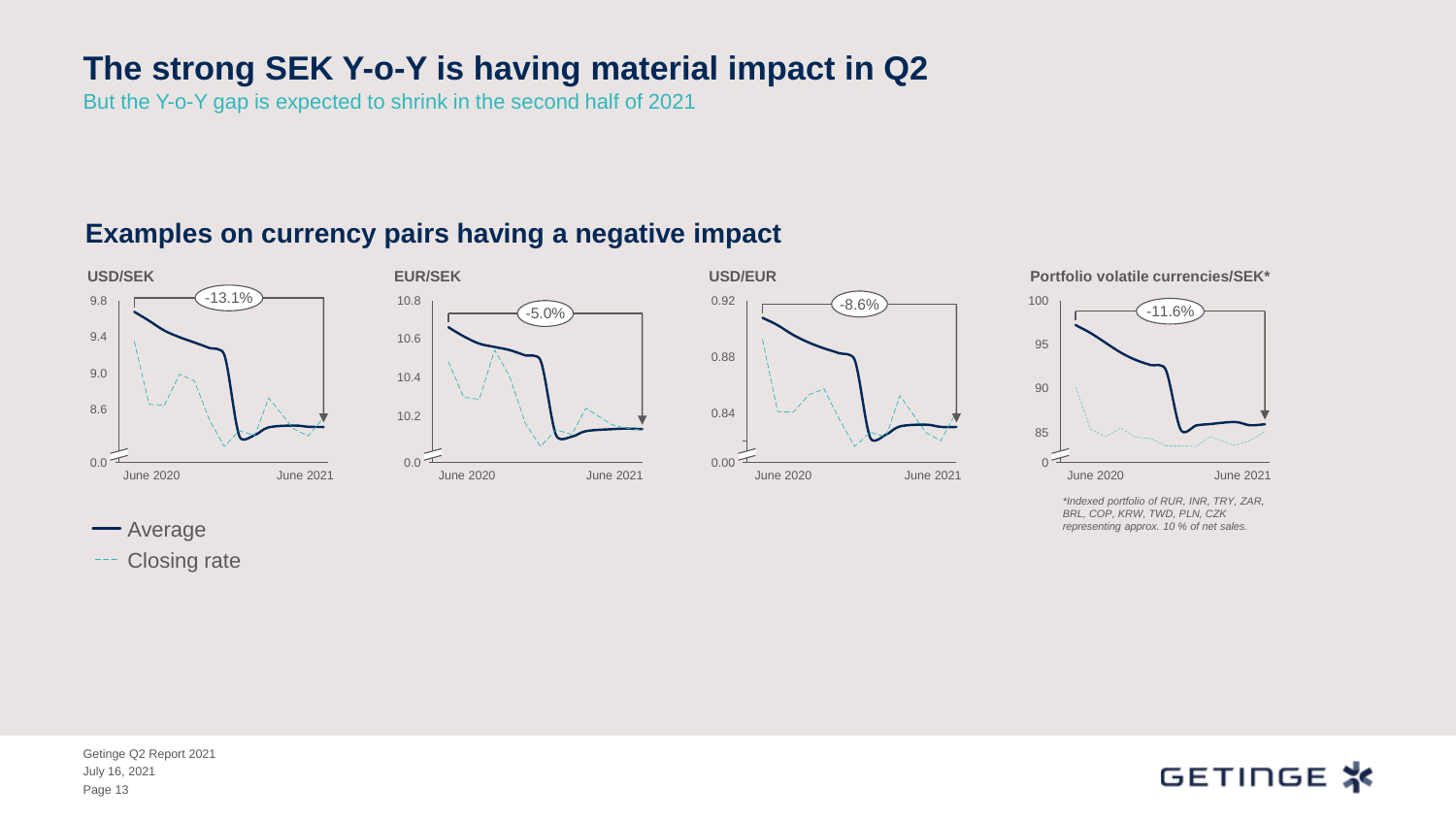## **Strong free cash flow, improved working capital and increasing ROIC**

Continued efficiency enhancements

**Strong Free Cash Flow** 

**Improvement of WC days**

**Improved Return on Invested Capital**

GETINGE \*



Working Capital, as defined on this page, is including accounts receivables, accounts payables and inventory - adjusted for currency

ROIC: Trailing 12 month adjusted EBIT/Invested Capital. Invested Capital is equal to (Invested capital is defined as Equity + Net debt (excl. pension liabilities) and calculated as (Opening balance + Closing balance of Inv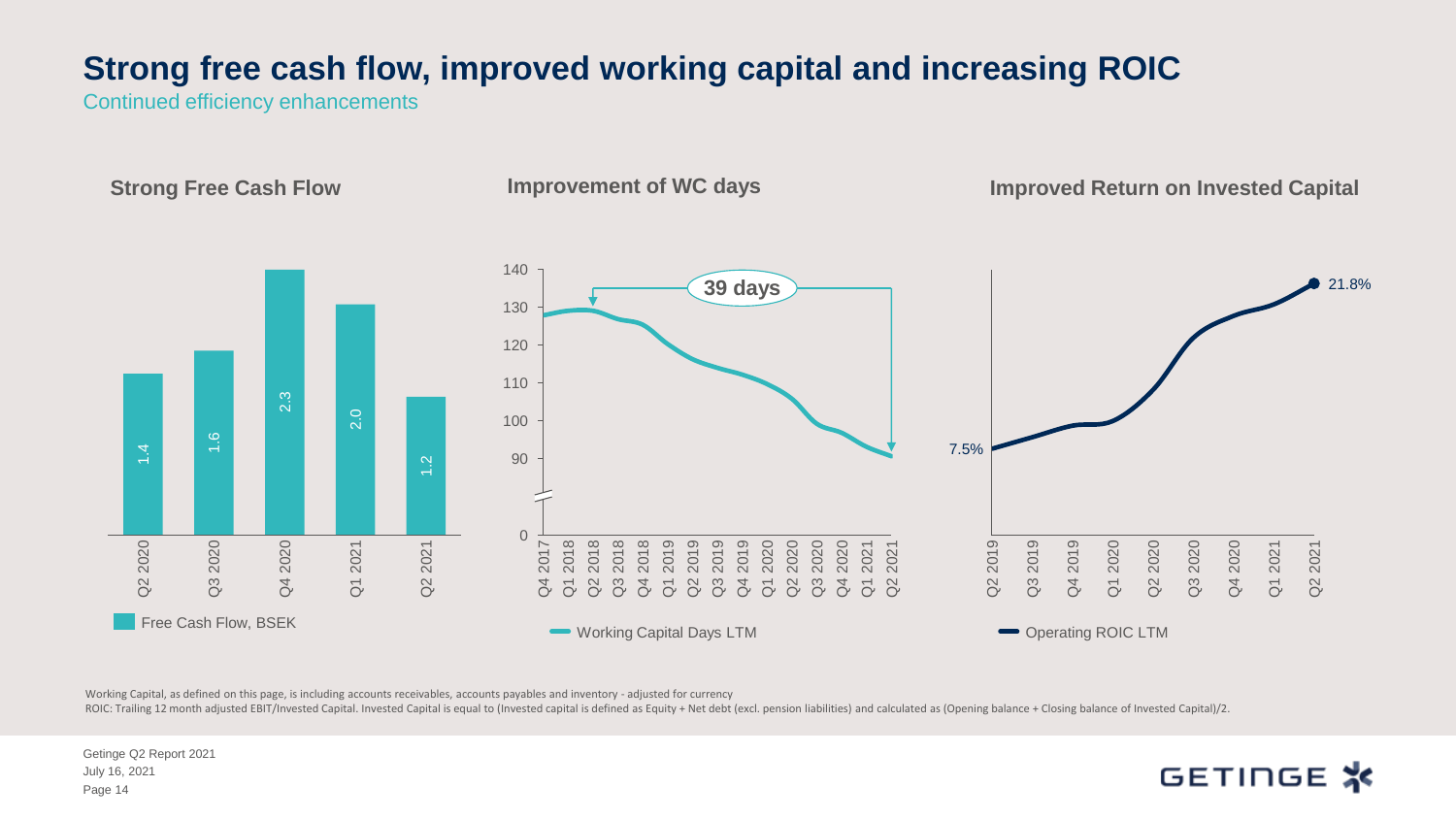#### **Strong funding and cash position**

19-Mar<br>19-Jun<br>19-Sep 14.0 19-Jun 20-Jun 19-Dec 20-Mar 20-Sep 20-Dec 21-Mar 21-Jun **5.3** Net debt, BSEK 19-Mar<br>19-Jun 3.4 19-Sep 20-Sep 19-Dec 20-Mar 20-Jun 20-Dec 21-Mar 0.7 21-Jun Net debt/Adj EBITDA R12 (0.3x excluding pension liabilities)

**… and leverage**

**3.5 BSEK**  in cash (Jun 30)

July 16, 2021 Getinge Q2 Report 2021 Page 15

**Improved net debt …** 

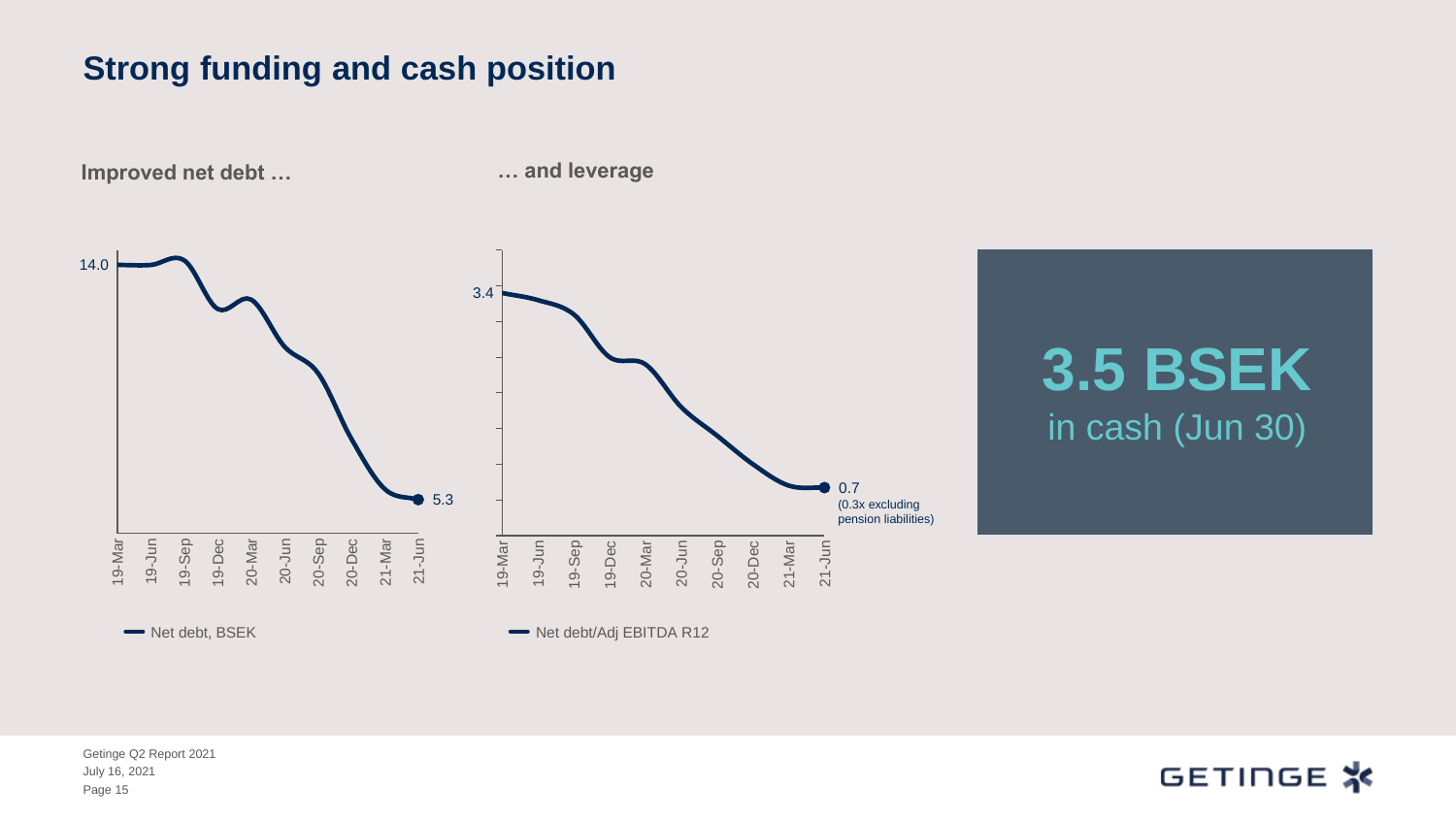# **Summary**

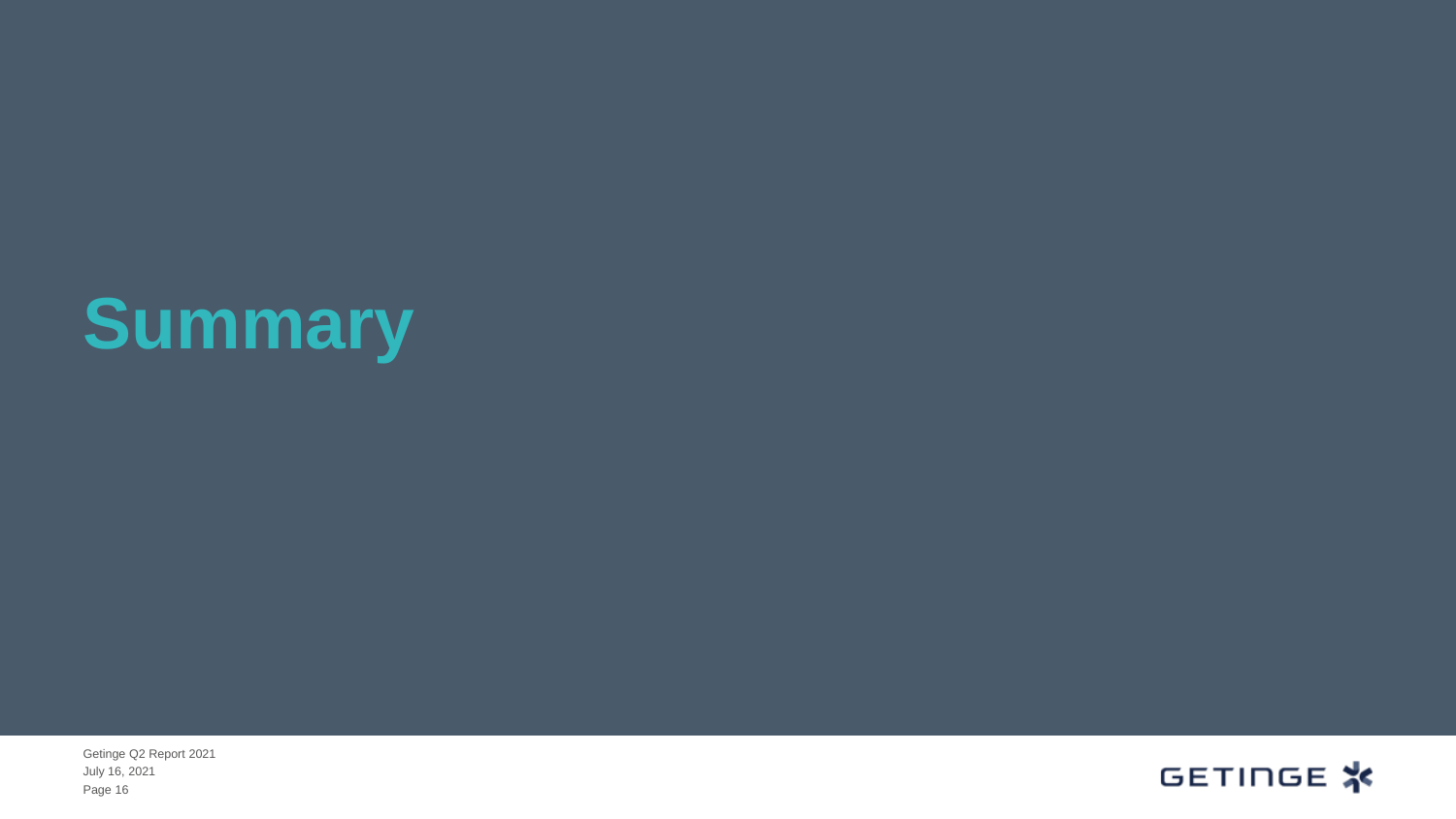

- Market continues to move towards a new normal, but uncertainty remains
- Good activity level and progress on strategy implementation
- Improved results from operations and solid financial position
- Our outlook for 2021 is unchanged at least 27 BSEK in Net Sales

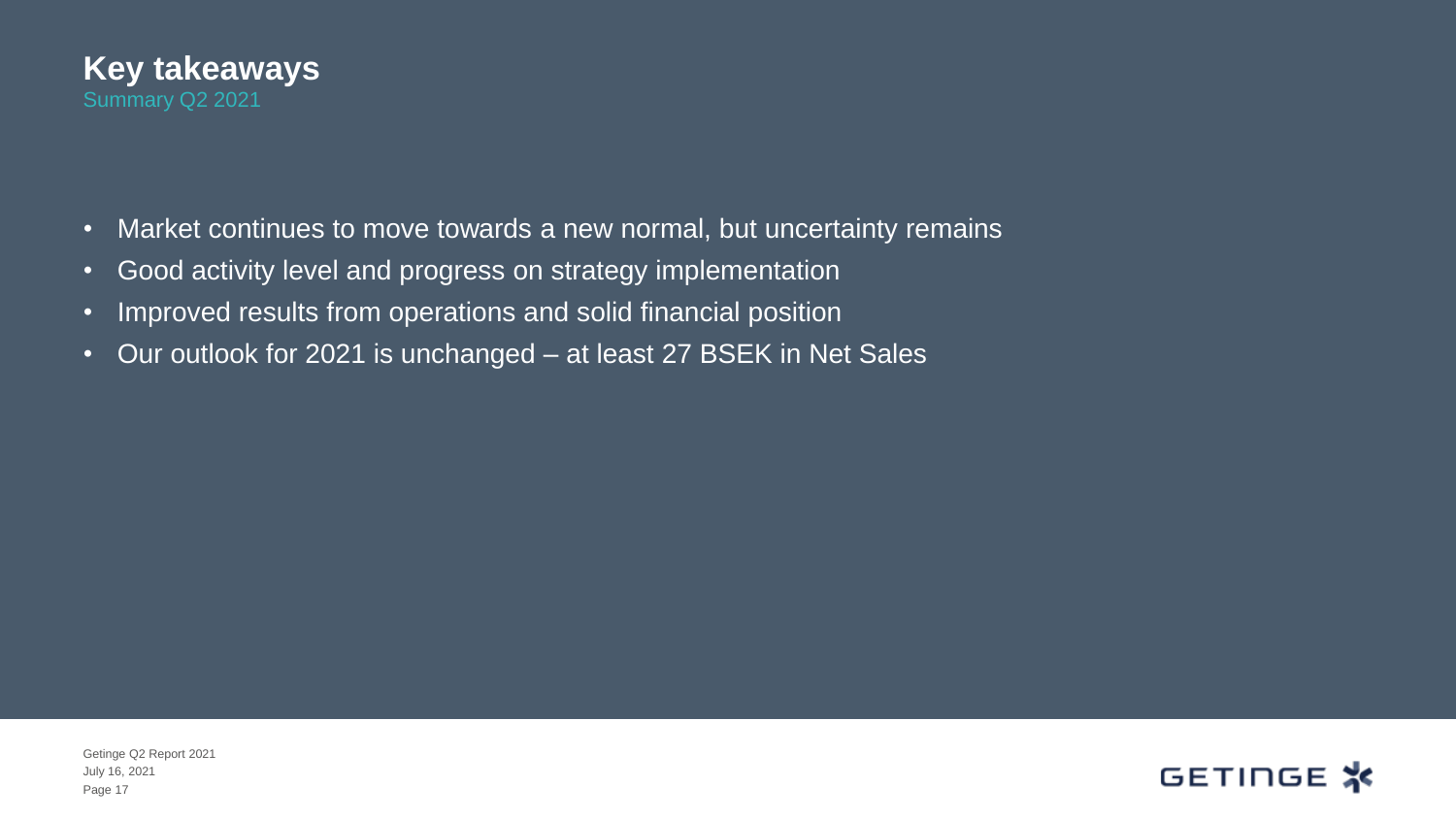

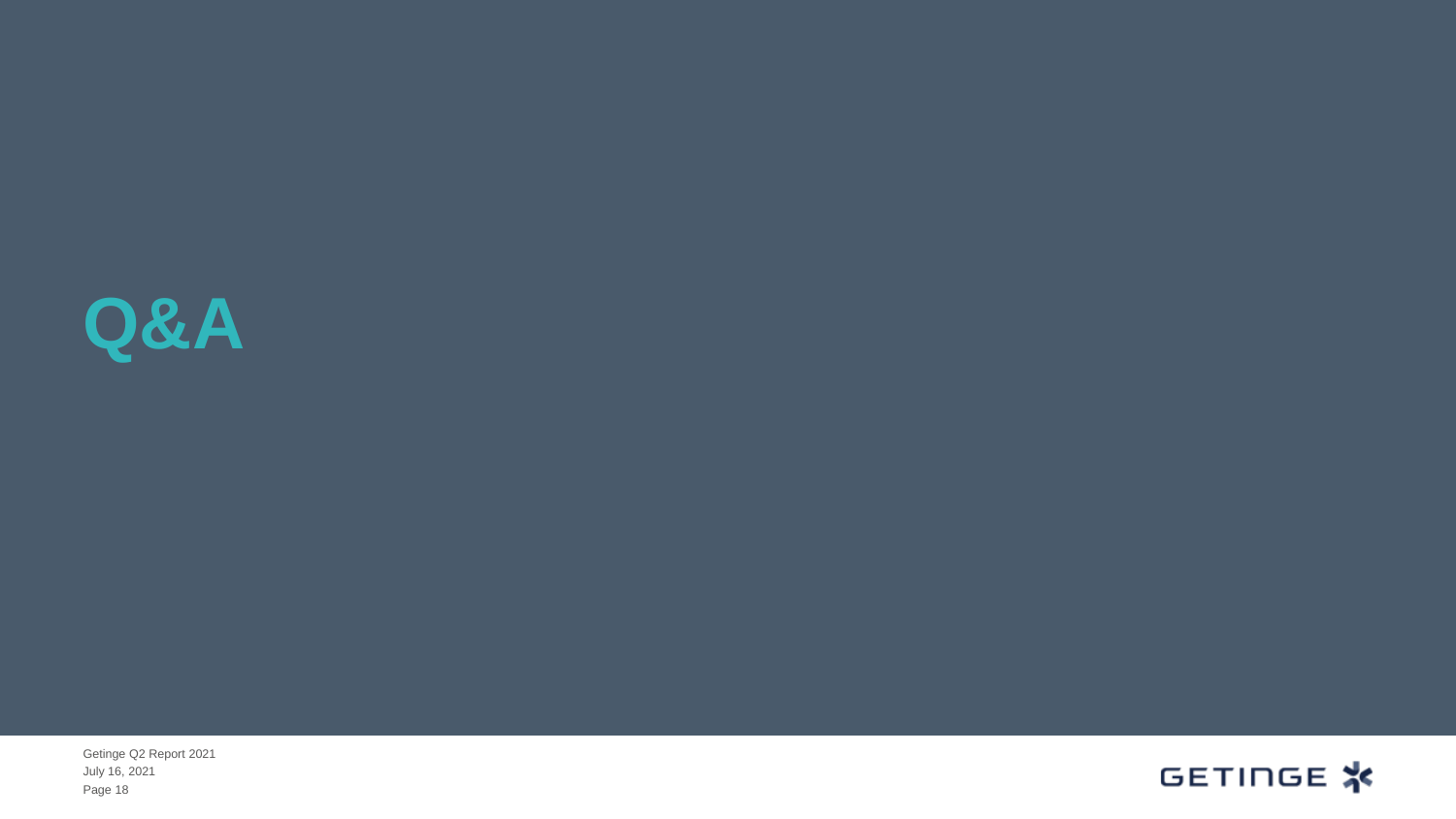# **Thank you**

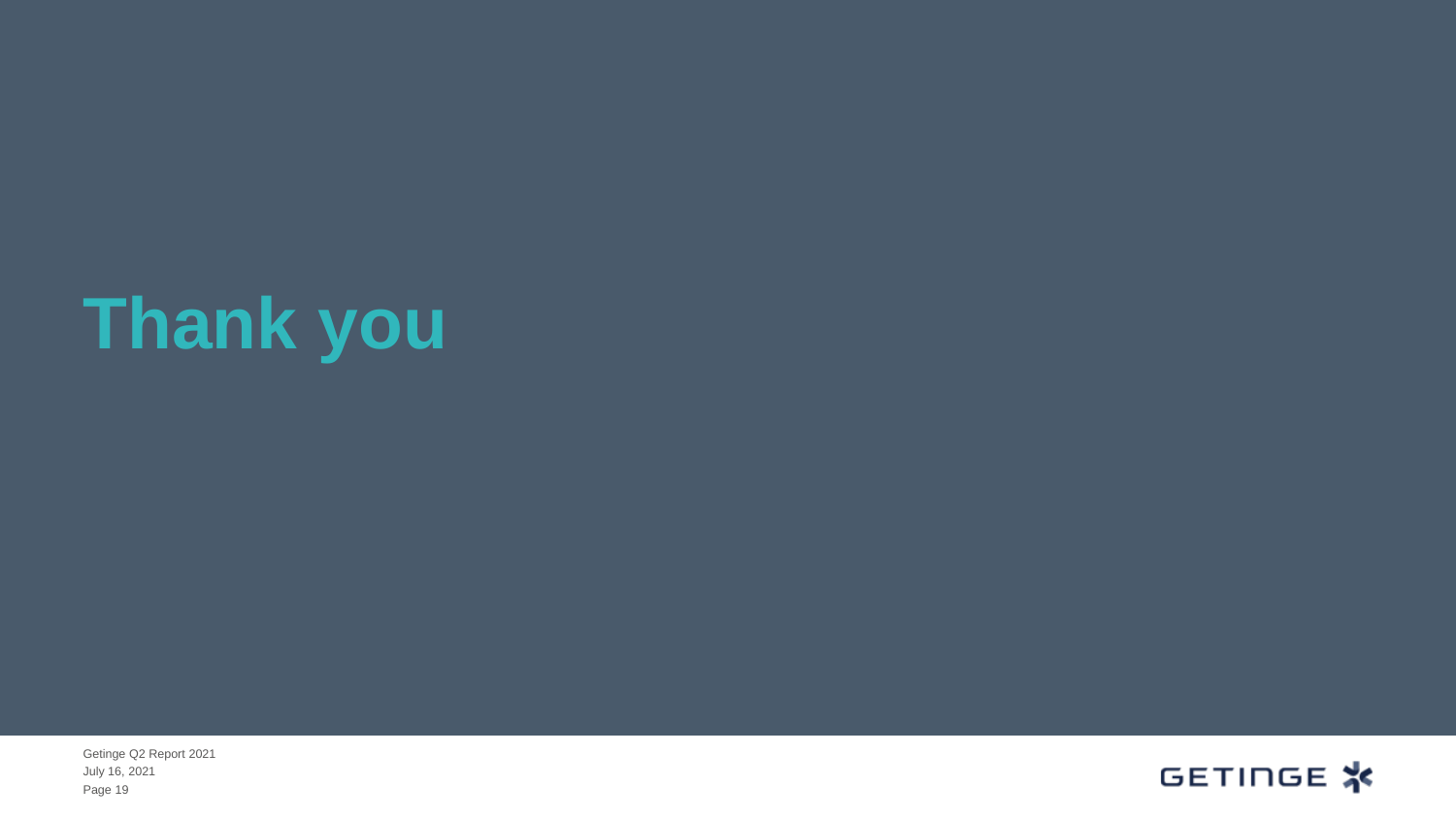#### **Forward looking information**

This document contains forward-looking information based on the current expectations of the Getinge's management. Although management deems that the expectations presented by such forward-looking information are reasonable, no guarantee can be given that these expectations will prove correct. Accordingly, the actual future outcome could vary considerably compared with what is stated in the forward-looking information, due to such factors as changed conditions regarding business cycles, market and competition, changes in legal requirements and other political measures, and fluctuations in exchange rates.